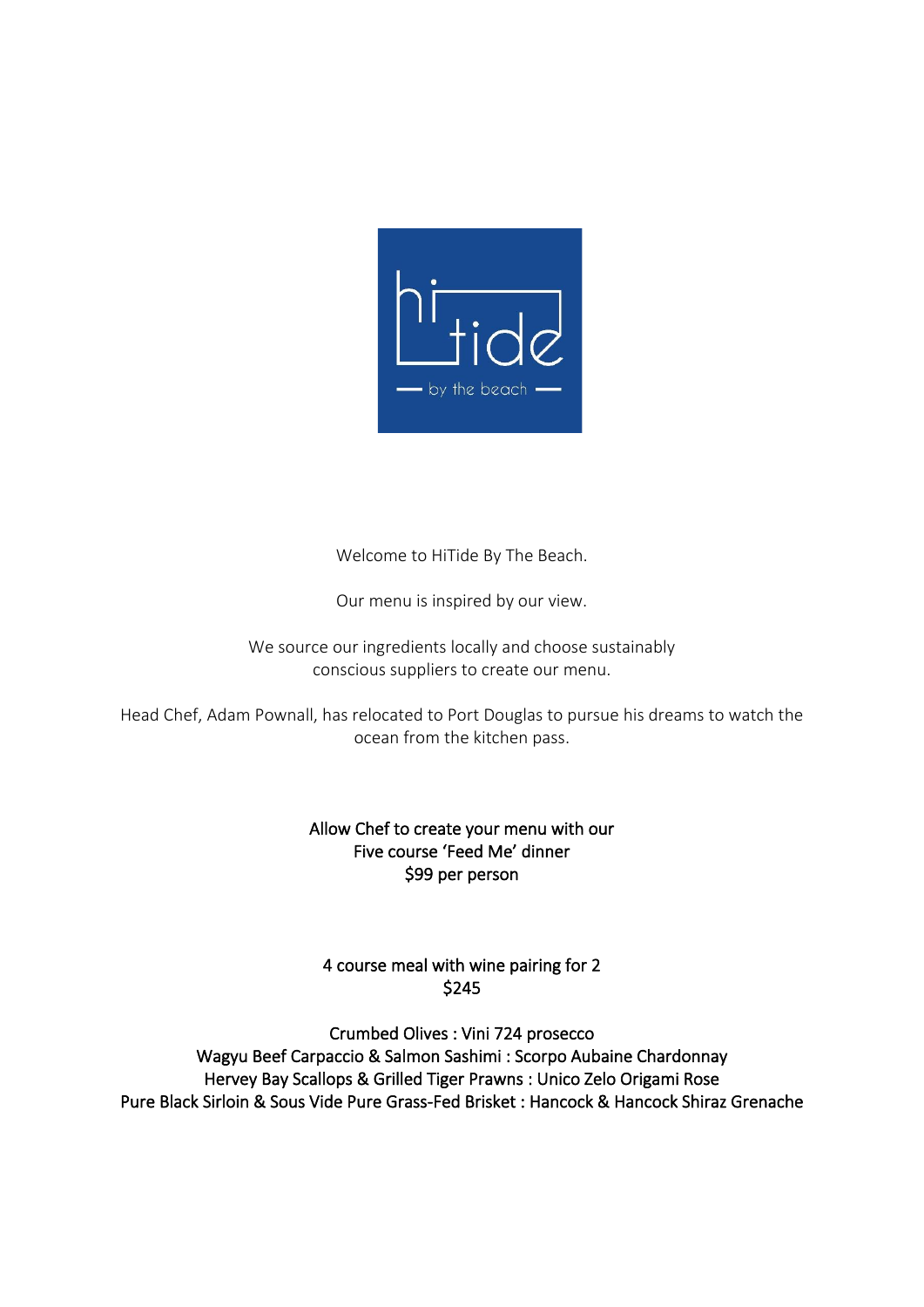# TASTING PLATES \$15

Hervey Bay scallops, Nduja butter, dill oil, macadamia (GF) Scorpo Aubaine Chardonnay 2020 \$15

Crumbed olives, green olive pesto, spiced citrus yoghurt

The Lane Block 10 Sauvignon Blanc 2020 \$11

Salmon sashimi with coconut mango, finger lime, cassava & Japanese 7 spice (GF, DF)

Unico Zelo Origami 2021 \$15

Coffee rubbed kangaroo with native berry (DF, GF)

Artium Shiraz 2017 \$13

Grilled tiger prawns, finger lime butter with micro salad & pickled vegetables (GF) Range Life Pinot Grigio 2020 \$11

Charred octopus, herb pesto, red wine syrup, fresh tomato salsa & smoked salt (GF) Phillip Shaw The Conductor Merlot 2018 \$14

Crocodile & lemon myrtle spring rolls with Davidson plum relish

Ministry of Clouds Riesling 2021 \$16

Harissa roasted baby carrots, chimmi churri & za'atar chickpeas, flat bread with pumpkin hummus (V, VEG, DF)

Scorpo Aubaine Chardonnay 2020 \$15

Wagyu beef carpaccio, fried caper, pickled egg yolk, smoked salt, aged parmesan,

EVOO, pink peppercorn (DF, GF)

Scorpo Noirien Pinot Noir 2020 \$16

Toasted sourdough, bone marrow butter, smoked salt \$12

Unico Zelo Origami 2021 \$15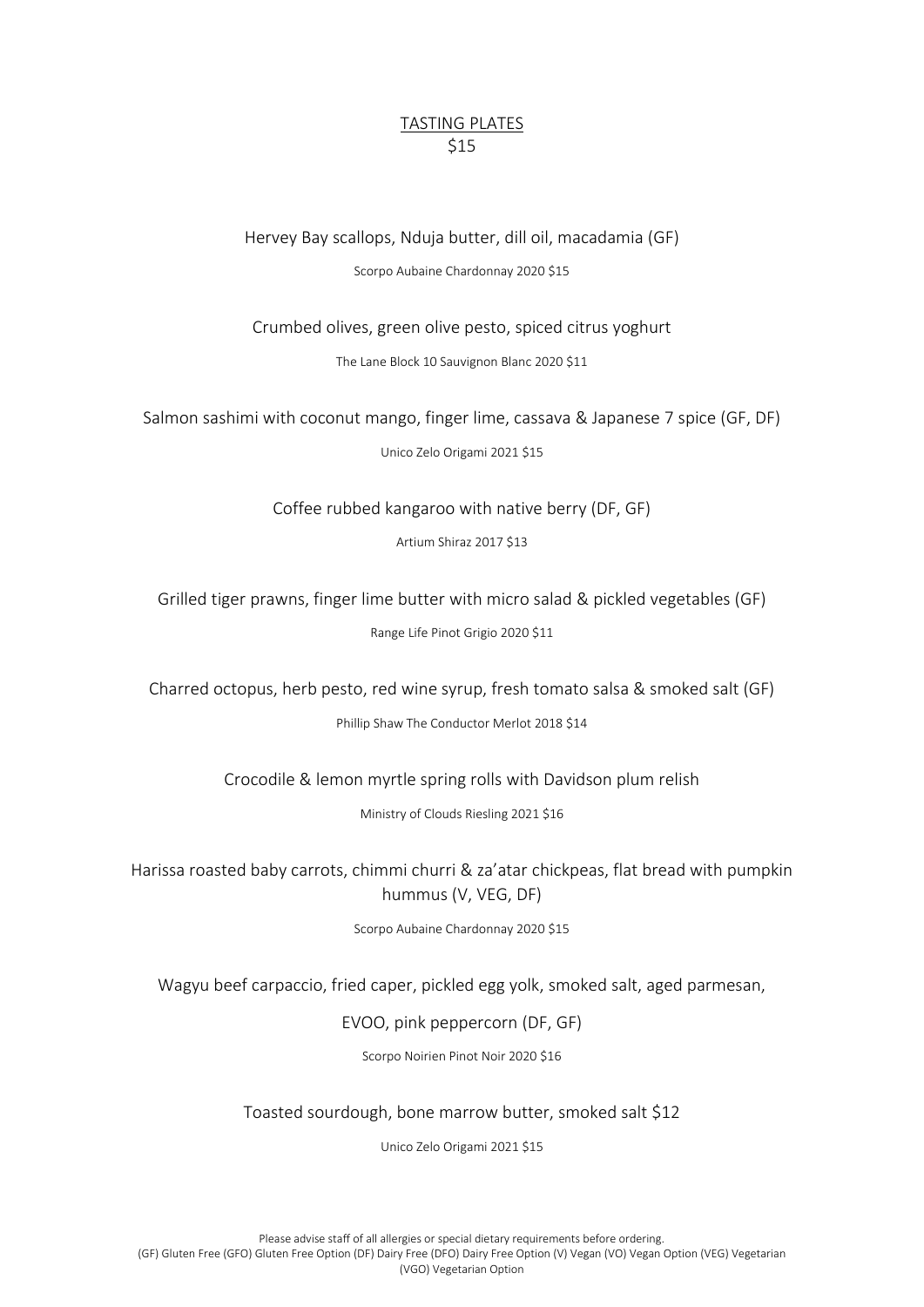#### MAINS

# Market fish, buttermilk sauce, fresh tomato salsa, duck fat potato, market greens & caviar (GF) \$40

Hughes & Hughes Sauvignon Blanc 2020 \$63

Truffle mushroom ragout, porcini cream, pappardelle & aged parmesan (V) \$35

Orin Swift Mannequin Chardonnay 2018 \$189

Hi Tide signature chowder with New Zealand mussels, Australian pipis, crocodile, smoked ocean trout, Australian tiger prawns, smoked oysters & fried garlic served with crusty bread (GFO) \$40

Montalto Pennon Hill Chardonnay 2019 \$78

Sous vide lamb rump *or* slow cooked Angus pure grass-fed brisket both served with salt baked beetroots, heirloom carrot, fried cauliflower, local bush honey, Pedro Ximenez jus, red wine syrup (GF, DF) \$44

Montalto Pennon Hill Pinot Noir 2019 \$78

180g Pure black sirloin (MB4+), duck fat potatoes, glazed carrots & red wine jus (GF) \$48

Bremerton Coulthard Cabernet Sauvignon 2018 \$51

Roasted pumpkin & baby carrot salad, pepitas, fig, pine nuts, mixed leaf vincotto dressing & gorgonzola (GF, V, VGO, DFO) \$35

Ministry of Clouds Riesling 2021 \$68

#### SIDES

# \$14

Mixed leaf salad

Market greens, black garlic butter

Spiced carrots, bush honey, labneh, sesame

Duck fat potatoes

Bowl of fries

Bang bang cauliflower

Please advise staff of all allergies or special dietary requirements before ordering.

(GF) Gluten Free (GFO) Gluten Free Option (DF) Dairy Free (DFO) Dairy Free Option (V) Vegan (VO) Vegan Option (VEG) Vegetarian (VGO) Vegetarian Option